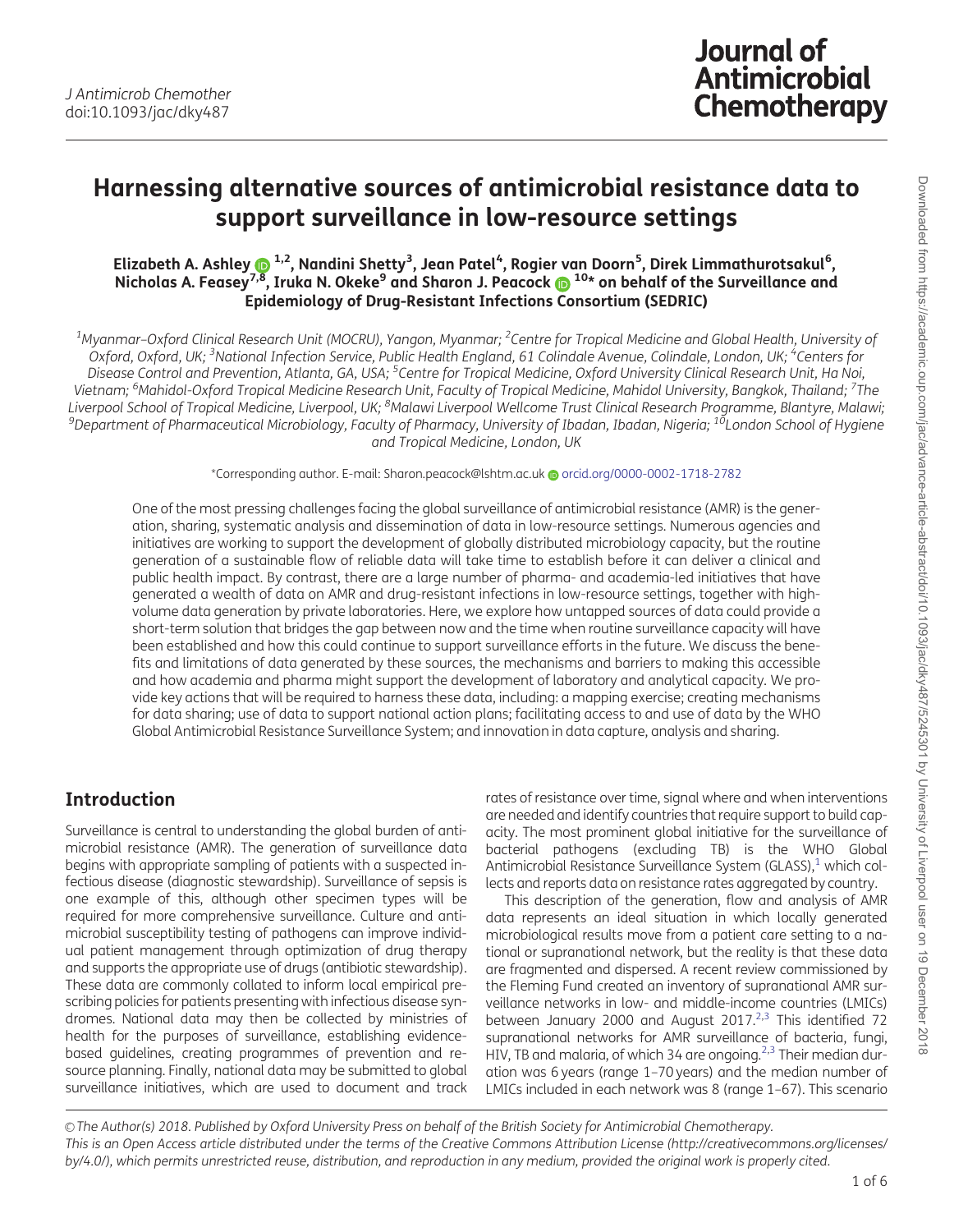<span id="page-1-0"></span>is not limited to the lowest-resource settings. A review of European AMR surveillance found similar fragmentation and heterogeneity, with numerous local and national systems that lacked coordination, harmonization and information-sharing with international networks[.4](#page-4-0) There was also inadequate standardization of epidemiological definitions, samples and data collected, microbio-logical testing methods and data-sharing policies.<sup>[4](#page-4-0)</sup>

Categorization of the 72 LMIC networks identified in the review revealed that the minority ( $n = 26$ ) were led by governments or the WHO, with the remainder being associated with academia  $(n = 24)$  or pharma  $(n = 22).^{2,3}$  The number of networks that provided unrestricted access to the data was low ( $n = 3$ ); the remainder were closed (no access) ( $n = 38$ ) or categorized as 'shared or unclear' ( $n = 31$ ; shared meaning that data sharing is restricted to specific groups or consortium members). The proportion of networks identified for bacteria (excluding TB) classified by the type of network provider is reproduced in Figure 1. Although this does not equate to the proportion of data generated by each network, it is notable that for bacterial pathogens the majority of networks are led by researchers and pharma. This represents a substantial untapped source of data from settings where the need for surveillance data is greatest and could provide a short-term solution that bridges the gap between now and the time when routine surveillance capacity will have been established.

The purpose of this article is to explore how such information generated in countries with weak AMR surveillance systems could be harnessed for patient and public health, including consideration of the strengths and weaknesses of these data, mechanisms to increase their standardization, harmonization and sharing, and the benefits that could be derived by investing in innovation.

### Alternative sources of AMR data generated in LMICs

#### Pharma

Pharmaceutical companies generate a large volume of highquality bacterial susceptibility data before and after new agents are marketed, in order to fulfil regulatory requirements. These data are largely undisclosed, but some companies are now providing aggregated data, including Pfizer, which has developed ATLAS (Antimicrobial Testing Leadership and Surveillance), a searchable database on resistance to Pfizer anti-infective agents.<sup>5</sup> The SENTRY Antimicrobial Surveillance Program is a notable commercial surveillance programme run by JMI Laboratories since 1997 that collects data from  $>$ 200 sites worldwide,<sup>6</sup> largely from the USA and Europe. Findings based on aggregated data of specific species or genera are published, but the dataset is proprietary and not available for wider use. GSK began the Survey of Antibiotic Resistance (SOAR) study in 2002. This focuses on the effectiveness of antibiotics in the treatment of community-acquired respiratory tract infections[.7](#page-4-0) SOAR concentrates in particular on countries and regions for which little other susceptibility data are available; the findings are regularly reported in the published literature.<sup>8,9</sup>

Pharma data have several strengths. Isolates are obtained from a global distribution. Organism identification and susceptibility testing procedures are strictly standardized and quality controlled according to international standards. Isolates are transported and retested in a central accredited laboratory, ensuring reliability and



Figure 1. AMR surveillance networks since 2000. Sunburst chart representing 44 supranational networks performing AMR surveillance in bacteria (not including TB) categorized according to their lead organization type (pharmaceutical industry, academia, WHO/governmental). Adapted from reference  $^1$  $^1$ .

reproducibility of results. However, there are several notable disadvantages. There are often no metadata (clinical presentation and outcomes or demographic information) associated with the isolates. Organism sampling fulfils the requirements of the particular pharma project rather than being representative or generalizable to the local population and centralized testing means that quality-controlled test data are not available to guide individual patient care; also, local laboratories do not benefit from improved quality management as a result of participation. Locations perceived to represent small markets are typically under-represented. Furthermore, there is no information on denominator data and so the results may be biased and may not reflect the true burden of resistance in the area tested.

#### Academia

Researchers generate a wealth of data on AMR in numerous LMICs. The reasons for data generation include the study of infectious disease aetiology and associated antimicrobial susceptibility, therapeutic drug trials and studies on disease pathogenesis and the molecular biology of bacteria. Some research laboratories have become embedded within district hospitals or other healthcare facilities in LMICs where they provide the only source of ongoing diagnostic microbiology, adopting a model in which research and the provision of microbiological services work in partnership. Compared with pharma data, academic data often provide greater depth of information for specific populations (e.g. all patients treated in a particular hospital) and many have been operating for several years or even decades.

Research data have several potential strengths. Laboratories may be subject to good laboratory practice when the information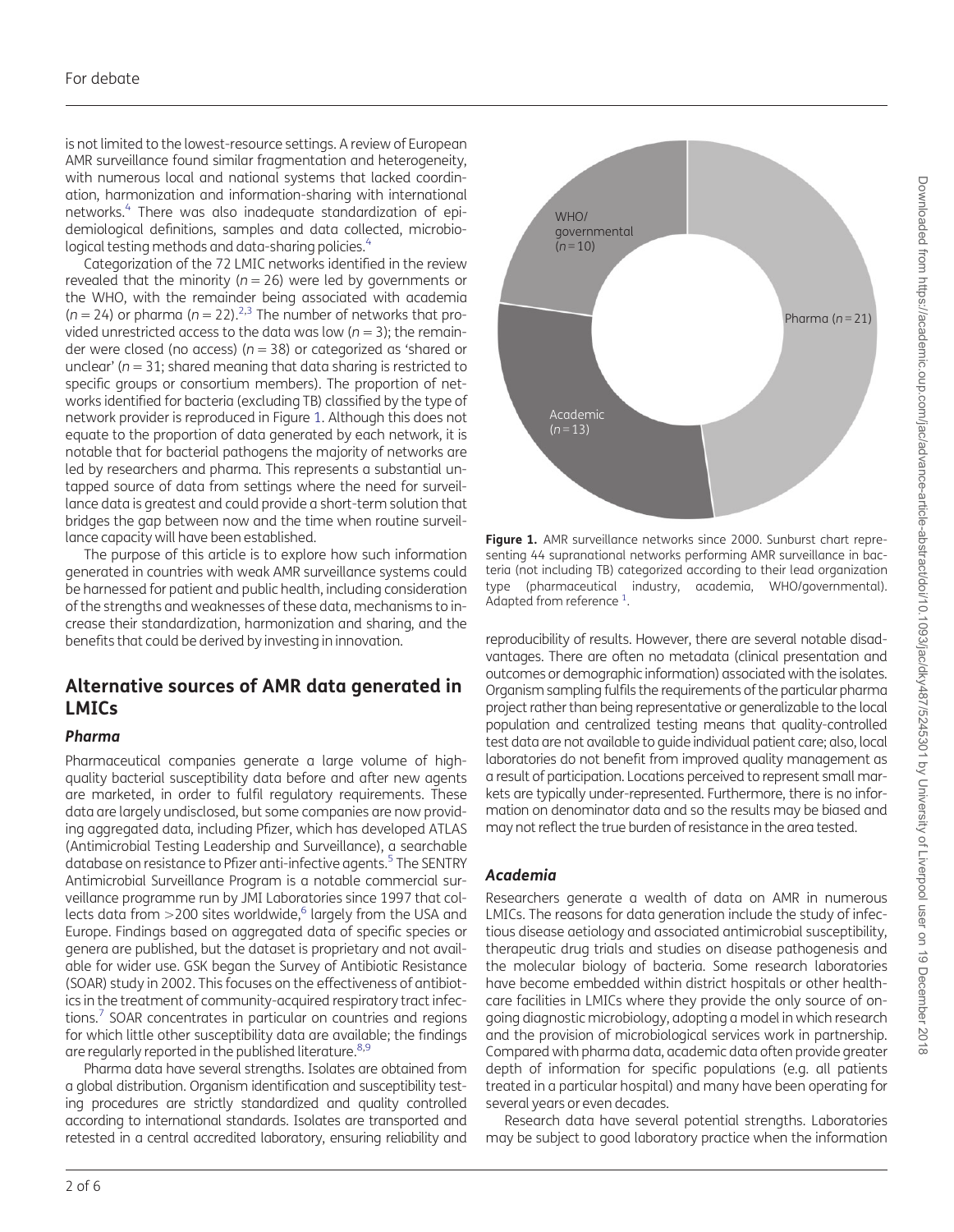<span id="page-2-0"></span>generated is performed to specific standards, supported by methods that are rigorously evaluated through robust quality-assurance and quality-control programmes. The methods used to generate bacterial susceptibility data are notoriously error prone and data generated outside of quality-controlled laboratories may be of suboptimal quality; $10,11$  the inclusion of quality-assured research data in national and global databases could increase the proportion of accurate data points. Patient information may also be collected on clinical presentation, duration of hospital stay, antibiotic treatment, complications and outcome. Furthermore, understanding the trajectory for resistance often requires evaluation of susceptibility data over long timescales and newer national surveillance programmes may not yet have sufficient retrospective information to make the most of new data.

Researcher-defined infectious disease aetiology and common susceptibility patterns, even if determined intermittently, support empirical prescribing in settings where the treatment of febrile illness is based on clinical features and there is no funding to offer routine testing to patients. Empirical prescribing may result in overuse of antibiotics and increased rates of resistance. In the longer term, the ideal would be to have a global surveillance programme that promotes laboratory testing for better patient care and directed antibiotic therapy associated with antibiotic stewardship. In the short term, however, empirical prescribing is an essential approach that saves lives, provided that data are sufficiently contemporaneous. Although not always the case, research-driven AMR data may not be generated with sufficient speed to provide information that guides individual patient treatment.

When research laboratories are embedded in district hospitals in rural areas (as they often are) inclusion of their data in global databases can also go some way to balancing the selection bias that can arise. For example, WHO GLASS requires participating countries to establish at least one surveillance site and then extend the number over time. In LMICs where diagnostic microbiology laboratories are scarce, these are most likely to be situated in tertiary hospitals. Bacteria isolated at tertiary hospitals in any part of the world are more likely to be associated with patients with more severe or complex disease, patients who have received numerous courses of antibiotics, patients with prolonged hospitalization and those transferred from other hospitals with hospitalacquired infection, all of which will lead to over-representation of bacterial resistance compared with patients in district hospitals or in the wider community.

Research-generated data also have several potential limitations. Data may be biased, including ascertainment and sampling biases[.12](#page-4-0) For example, the study design may target patient subsets that do not reflect the wider population with infectious diseases, such as sampling of patients within cohorts that have better access to care or patients with the most severe infection syndromes. Since a proportion of bloodstream infections will be hospital acquired, studies of severe invasive disease may inflate rates of resistance and may not capture milder forms of communityassociated infection in patients treated as outpatients, which may be caused by organisms with lower AMR. Research data may also include duplicate samples. Six main types of potential bias that may influence the validity or interpretation of surveillance data have been identified and these provide a framework for reviewing the use of research data in AMR surveillance (use of inadequate or inappropriate denominator data; case definitions; case

ascertainment; sampling bias; failure to deal with multiple occurrences; and biases related to laboratory practice and procedures).[13](#page-4-0)

#### Private laboratories

A source of susceptibility data that may remain unseen by national surveillance systems, particularly in many LMIC settings, are laboratories in private hospitals that generate data for patient  $care.<sup>14-16</sup>$  The quality of data generated by private laboratories varies considerably, but those that are accredited and perform quality-assured services produce data of similar or better quality than that produced by public laboratories. In India, almost all medical laboratories accredited by the National Accreditation Board for Testing and Calibration Laboratories (NABL) are in the private sector and, in South Africa, >80% of South African National Accreditation System (SANAS)-accredited medical laboratories are in the private sector.<sup>[15](#page-4-0)</sup> This has led to calls to utilize these data and the inclusion of such data by initiatives such as ResistanceMap.<sup>17</sup> This displays AMR data on 12 bacterial species isolated in 49 countries, collected between 1999 to 2015 (depending on the country), together with antibiotic consumption data from 75 countries between 2000 and 2014. The primary sources of data are public and private laboratory networks that routinely collect susceptibility results, but data from India come exclusively from the private sector.

Private laboratories can provide extensive datasets for populations for whom there is a very limited supply of reliable AMR data from alternative sources, but again can suffer from the types of bias already described for research data. Furthermore, these laboratories often serve a subset of more affluent people, including medical tourists and members of the expatriate community, which may not provide an accurate representation of rates of resistance for similar types of infection in the wider population.

### Barriers to using alternative sources of AMR data from LMICs

Despite the obvious utility of placing AMR surveillance data generated by academia, pharma or private laboratories into the public domain, very little of these data generated in LMICs is utilized by organizations involved in regional or global surveillance. There are several barriers that prevent this from happening. Data are held in numerous silos with highly restricted access. Academics generate data that usually remain private until published in peer-reviewed journals; individual patient-level data may not be released or may be delayed by several years from the point of collection because of the time taken to analyse, write and publish. Pharma companies have to jump through several legal hoops before they release their data into the public domain. Even if researchers and pharma companies are keen to deposit data towards global analyses, data aggregation is hampered by a lack of harmonization in data collection, a lack of tools that allow easy data deposition and the lack of a framework that prevents publication of their data by unscrupulous competitors. Furthermore, GLASS collects and reports data on resistance rates aggregated at national level by ministries of health and cannot currently accept information generated by research activities or pharma. In general, national programmes take ownership of in-country surveillance activities and agreement may not be reached for direct data deposition to WHO GLASS by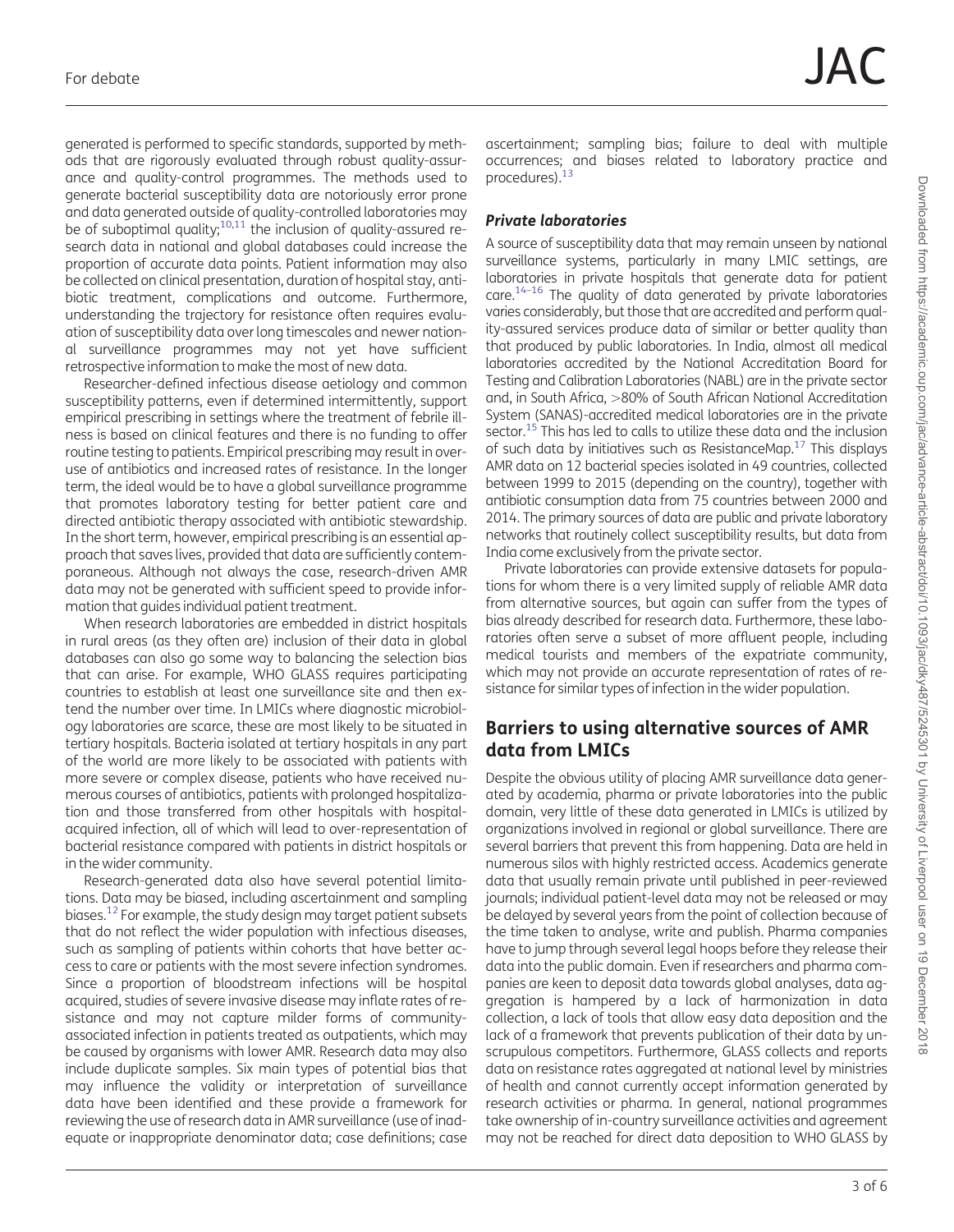<span id="page-3-0"></span>non-governmental groups. Furthermore, AMR surveillance data can represent potentially sensitive data, particularly when these describe high rates of resistance or the emergence of a novel resistance mechanism to a key antibiotic.

# Mechanisms to unlock AMR data

#### Incentivizing access to data from academia and pharma

'Bottom-up' research and pharma activity that generates AMR data is not public health surveillance in the strict sense. Furthermore, the majority of researchers and pharma-employed scientists would be quick to highlight that public health surveillance is neither their responsibility nor area of interest. Agreeing on the principle that researchers and pharma companies could make a major contribution to global surveillance should be aligned with the recognition that this is not their primary purpose and will be associated with a financial cost. Debate is required about incentives to support the additional workload associated with sharing data with national programmes or other repositories and who should coordinate this. This discussion could draw on experience gained from academic incentives during the development of the WorldWide Antimalarial Resistance Network (WWARN) platform[.18](#page-4-0) Any investment should not detract from funding that provides improved data sources for patient care, surveillance and prevention of AMR.

The flow of research-generated data into global initiatives could be facilitated by funders, who could develop guidelines on sharing of specific datasets, a procedure that could become an integral component of a successful funding award. This is already the case for some forms of data, examples being the submission of all sequence data generated by the Wellcome Sanger Institute to public databases and funding by Wellcome being linked to an open access publication policy. Such changes would require a clear plan for formatting and destination of data deposition. Journals and publishers could also develop guidelines on data deposition for publications on drug-resistant infection and could make this a necessary part of submission. Data released into public databases by researchers would need to be protected by data access committees or through other mechanisms, but this is not insurmountable because solutions are already in place for numerous types of data. There are also examples of training and data sharing/open access agreements having been developed that are contextualized and locally acceptable[.19,20](#page-5-0)

Wellcome has begun to address access to untapped sources of global surveillance data held by pharma through a recently funded project conducted by the Open Data Institute. This has created a mechanism to bring together leaders from public health and the pharmaceutical industry, who are collaborating to explore how value could be added by the reuse of available data. An evaluation of the mechanisms and barriers to making this open access has been completed and detailed in a post-project report.<sup>[21](#page-5-0)</sup> One proposal is to create a public–private partnership to improve local laboratory capacity. Another is to suggest that relevant metadata and denominator data are also collected, fulfilling the objectives of the pharma project whilst also providing information about local AMR prevalence that, while not informing individual patient care, could inform empirical prescribing protocols.

#### Supporting ministries of health to access data

Ministries of health could collaborate with research institutions where this is not already the case or a public–private partnership could be forged so that data generated by research, pharma or private laboratories can be submitted to GLASS as national data. There are examples of research units in Asia and Africa that have already developed close and sustainable working relationships with the relevant ministry of health, which uses the information provided to shape national prescribing policies. In this way, countries can be empowered to utilize data generated in their own territory, with local researchers undertaking in-depth analyses using a range of sources, thereby encouraging comparisons of incidence and prevalence rates of drug-resistant infection between different areas in the country in order to monitor the disease burden and the impact of action plans in each area. This also represents an important training opportunity for government staff, who can develop the technical capability to analyse data that are ultimately generated through country-led capacity building.

#### The need for specialist networks

Having argued that the development of new initiatives that effectively replicate WHO GLASS and that fragment data are generally to be discouraged, there are some circumstances when additional networks add vital new information. A notable example is the Institute for Health Metrics and Evaluation, which has recently been funded by a joint award from Wellcome, the UK Fleming Fund and the Bill and Melinda Gates Foundation to gather, map and analyse disease and death caused by drug-resistant infections. This will be used to quantify the global burden of disease (GBD) due to drug-resistant infections compared with other diseases and causes of death, and so inform policy- and decisionmaking. Estimating the GBD due to AMR faces numerous challenges, including difficulties in linking surveillance data with clinical or outcome data and causal attribution, and cannot be regarded as a routine surveillance activity at present.

# Investing in innovation

Investment is needed to promote innovation in AMR surveillance. For example, harnessing emerging technologies relating to 'Big Data' and artificial intelligence could lead to more effective mechanisms of AMR data capture, sharing and analysis tools. An innovative system to support automatic data harmonization between different laboratories and institutions could achieve numerous objectives, including: an inbuilt system to standardize data analysis and quality tests for data from multiple sources; capture of patient outcome data to underpin calculations of GBD; and rapid relay of information to treating clinicians, e.g. via electronic decision support algorithms. Data could be automatically linked to national agencies and international data repositories. Innovation in data capture would benefit from early involvement of experts in the social sciences so that the behaviour change required to support buy-in is an integral part of planning and development. Mapping of data sources may also require consideration of the regulatory environment in some settings. Innovation needs to be linked to effective translation, scale-up and integration, and assessed in terms of impact on policy.<sup>[22](#page-5-0)</sup> Any alternative system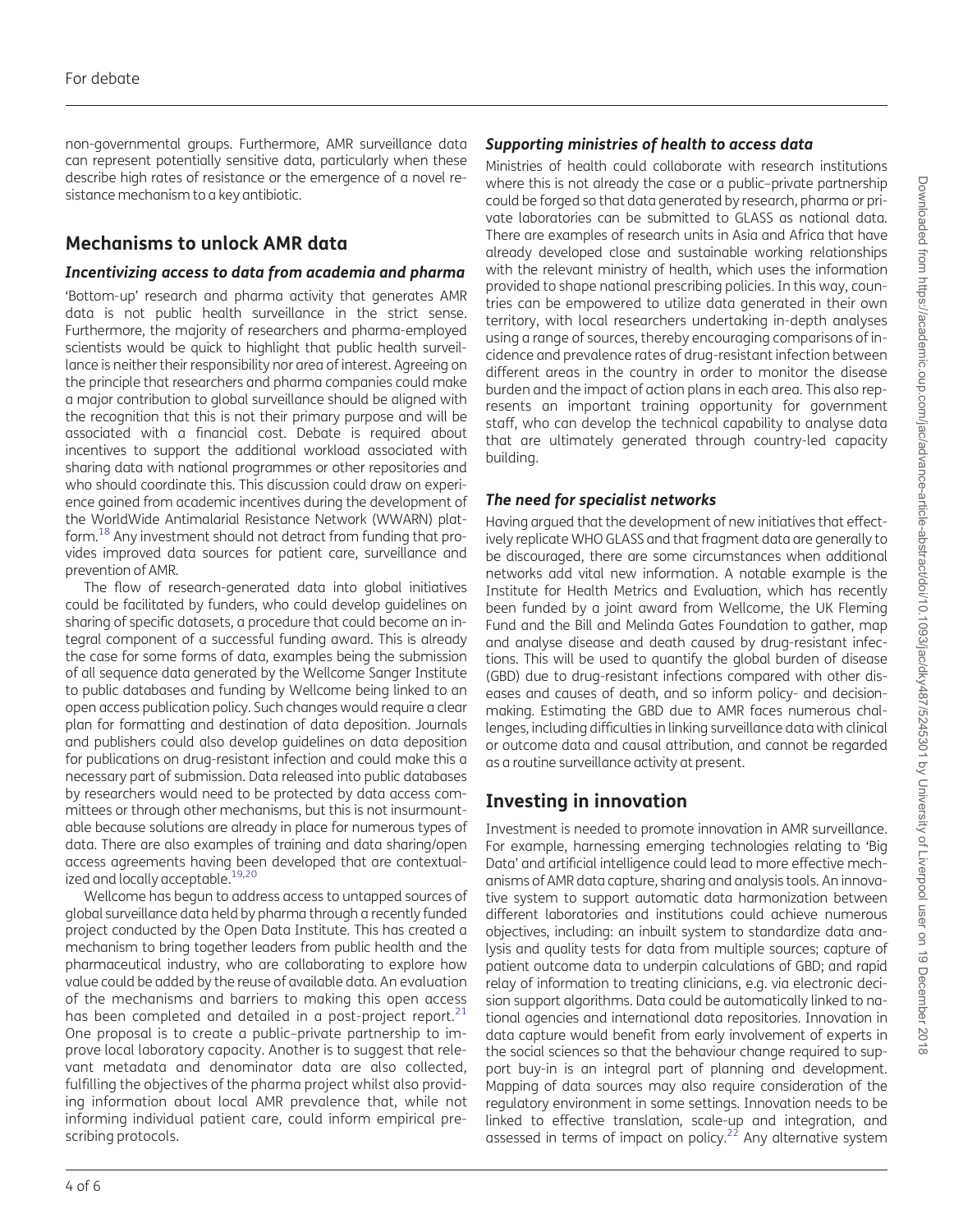<span id="page-4-0"></span>

| Table 1. Key actions to harness AMR data from alternative sources in LMICs |  |  |  |
|----------------------------------------------------------------------------|--|--|--|
|                                                                            |  |  |  |

| Objectives                                                       | Actions                                                                                                                                                                                                                                                                                                                                                                                           |
|------------------------------------------------------------------|---------------------------------------------------------------------------------------------------------------------------------------------------------------------------------------------------------------------------------------------------------------------------------------------------------------------------------------------------------------------------------------------------|
| Map data                                                         | • Map and evaluate quality/utility of data held and generated<br>• Determine how to enhance these resources, i.e. through the addition of patient outcome data<br>• Determine how data can contribute to the measurement of the GBD due to AMR                                                                                                                                                    |
| Create mechanisms for<br>data sharing and cap-<br>acity building | • Identify incentives that promote the contribution of data from academic, pharma and private laboratories<br>• Agree the basis for data sharing, including ownership, ethical and legal considerations<br>• Develop mechanisms for data harmonization, collation and analysis<br>• Promote private-public partnerships to build capacity in local laboratories for patient care and surveillance |
| Facilitate update of data<br>nationally and<br>internationally   | • Use data to support national action plans<br>• Seek mechanisms and create funding opportunities to support uptake of academia/pharma/private laboratory<br>data by WHO GLASS and other data-sharing initiatives                                                                                                                                                                                 |
| Innovation in data cap-<br>ture, analysis and<br>sharing         | Create a data collection interface that supports:<br>• Case-based surveillance<br>• Quality assurance and control and a universal reporting standard for patient data<br>• Automated linkage to national agencies and international data repositories                                                                                                                                             |

developed will need to be either fully interoperable with WHO GLASS or able to generate data in a format that can be uploaded.

## Conclusions and next steps

Our understanding of the GBD due to drug-resistant infection in LMICs is rudimentary and data from academia, pharma and private laboratories could make an important and rapid contribution. A dialogue is required to determine how data generated in LMICs might flow from these bodies to national and global AMR surveillance networks and how they might support the development of laboratory and analytical capacity, including robust quality-management systems, for prospective data collection. This should build on current initiatives such as the Fleming Fund, which is providing regional grants to collect existing AMR and antimicrobial use data from all possible sources. Table 1 summarizes proposed changes that could help to bring this into effect.

# Funding

SEDRIC is supported by the Wellcome Drug Resistant Infection Priority Programme. The funder had no involvement in the content, writing or submission of the paper.

### Transparency declarations

None to declare.

### References

[1](#page-0-0) WHO. Global Antimicrobial Resistance Surveillance System (GLASS). [http://](http://www.who.int/glass/en/) [www.who.int/glass/en/.](http://www.who.int/glass/en/)

[2](#page-0-0) Ashley EA, Recht J, Chua A et al. An inventory of supranational antimicrobial resistance surveillance networks involving low- and middle-income countries since 2000. J Antimicrob Chemother 2018; 73: 1737–49.

[3](#page-0-0) Ashley EA, Recht J, Chua A et al. Antimicrobial Resistance in Low and Middle Income Countries: An Analysis of Surveillance Networks. 2018. [https://www.](https://www.iddo.org/amr-networks) [iddo.org/amr-networks.](https://www.iddo.org/amr-networks)

[4](#page-1-0) Tacconelli E, Sifakis F, Harbarth S et al. Surveillance for control of antimicrobial resistance. Lancet Infect Dis 2018; 18: e99–106.

[5](#page-1-0) Pfizer ATLAS (Antimicrobial Testing Leadership and Surveillance). [https://](https://atlas-surveillance.com/) [atlas-surveillance.com/.](https://atlas-surveillance.com/)

[6](#page-1-0) SENTRY Antimicrobial Surveillance Program. [https://www.jmilabs.com.](https://www.jmilabs.com)

[7](#page-1-0) GSK Survey of Antibiotic Resistance (SOAR). [https://www.gsk.com/en-gb/re](https://www.gsk.com/en-gb/research/what-we-are-working-on/antibiotics-research/#tab-5912) [search/what-we-are-working-on/antibiotics-research/#tab-5912.](https://www.gsk.com/en-gb/research/what-we-are-working-on/antibiotics-research/#tab-5912)

[8](#page-1-0) Survey of Antibiotic Resistance (SOAR) results: respiratory pathogen susceptibility. J Antimicrob Chemother 2016; 71 Suppl 1: i1–109.

[9](#page-1-0) Survey of Antibiotic Resistance (SOAR) results 2: respiratory pathogen susceptibility. J Antimicrob Chemother 2018; 73 Suppl 5: v1–42.

[10](#page-2-0) Williams PCM, Isaacs D, Berkley JA. Antimicrobial resistance among children in sub-Saharan Africa. Lancet Infect Dis 2018; 18: e33–44.

[11](#page-2-0) Ashley EA, Dance DAB, Turner P. Grading antimicrobial susceptibility data quality: room for improvement. Lancet Infect Dis 2018; 18: 603-4.

[12](#page-2-0) Rempel O, Pitout JD, Laupland KB. Antimicrobial resistance surveillance systems: are potential biases taken into account? Can J Infect Dis Med Microbiol 2011; 22: e24–8.

[13](#page-2-0) Rempel OR, Laupland KB. Surveillance for antimicrobial resistant organisms: potential sources and magnitude of bias. Epidemiol Infect 2009; 137: 1665–73.

14 Maina D, Omuse G, Revathi G et al. Spectrum of microbial diseases and resistance patterns at a private teaching hospital in Kenya: implications for clinical practice. PLoS One 2016; 11: e0147659.

[15](#page-2-0) Gandra S, Merchant AT, Laxminarayan R. A role for private sector laboratories in public health surveillance of antimicrobial resistance. Future Microbiol 2016; 11: 709–12.

16 Gandra S, Mojica N, Klein EY et al. Trends in antibiotic resistance among major bacterial pathogens isolated from blood cultures tested at a large private laboratory network in India, 2008-2014.Int J Infect Dis 2016; 50: 75–82.

[17](#page-2-0) ResistanceMap. [https://resistancemap.cddep.org/AntibioticResistance.php.](https://resistancemap.cddep.org/AntibioticResistance.php)

[18](#page-3-0) Pisani E, Botchway S. Sharing individual patient and parasite-level data through the WorldWide Antimalarial Resistance Network platform: a qualitative case study. Wellcome Open Res 2017; 2: 63.